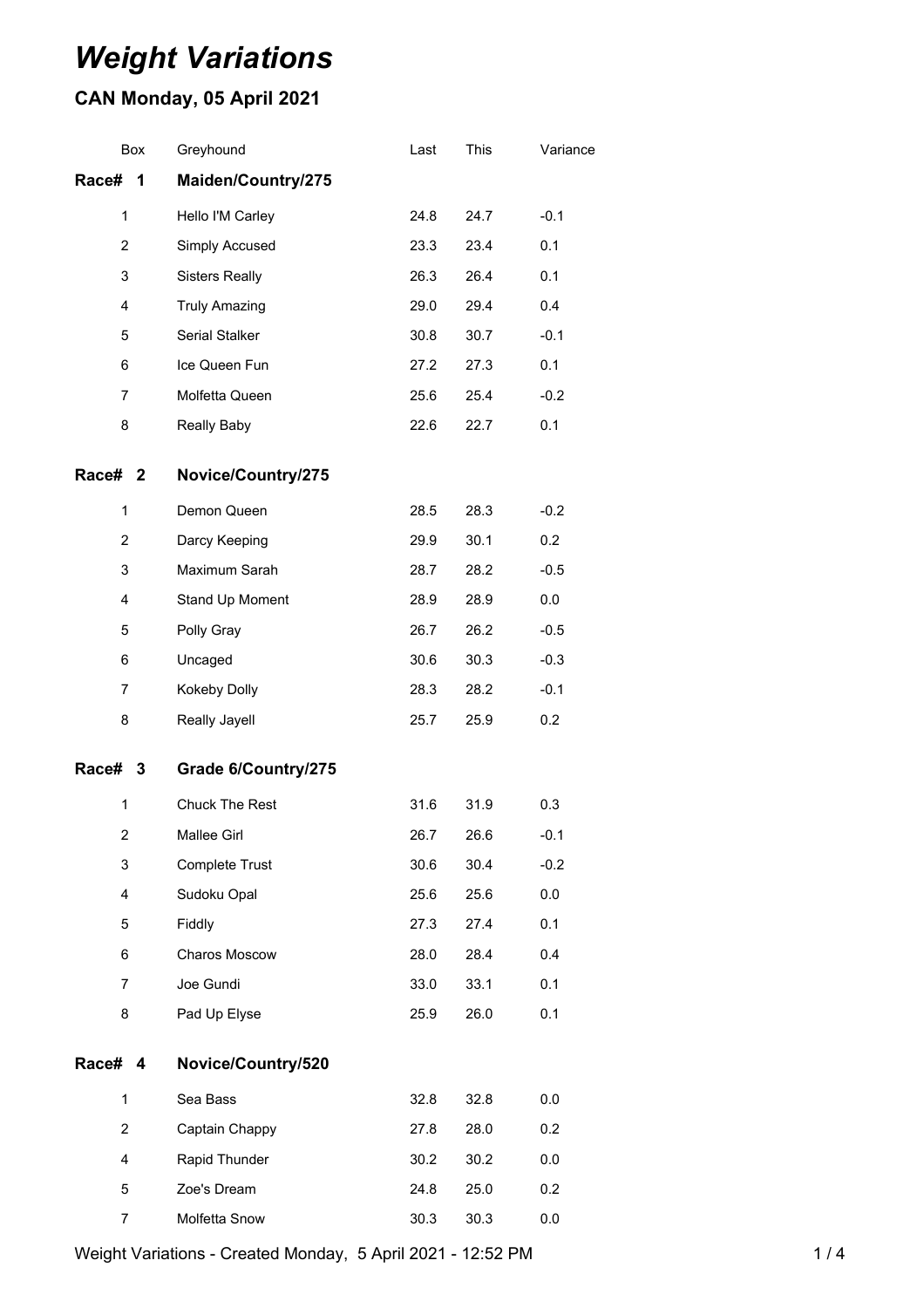### **CAN Monday, 05 April 2021**

|                | Box | Greyhound                    | Last | This | Variance |
|----------------|-----|------------------------------|------|------|----------|
| 8              |     | Mighty Ebby                  | 27.6 | 27.6 | 0.0      |
| Race# 5        |     | Grade 5/Country/275          |      |      |          |
| $\mathbf{1}$   |     | Incredible Thor              | 30.7 | 30.9 | 0.2      |
| 2              |     | Izzy Keeping                 | 31.0 | 30.7 | $-0.3$   |
| 3              |     | Elsie Tux                    | 28.3 | 28.4 | 0.1      |
| 4              |     | <b>Blaxland Miss</b>         | 25.0 | 25.3 | 0.3      |
| 5              |     | <b>Twisted Odds</b>          | 31.0 | 31.9 | 0.9      |
| 6              |     | Hey There Sara               | 28.6 | 28.7 | 0.1      |
| 7              |     | Flash As One                 | 28.3 | 28.1 | $-0.2$   |
| 8              |     | Hello I'M Bobby              | 28.2 | 28.7 | 0.5      |
| Race#          | 6   | Grade 5/Country/380          |      |      |          |
| 1              |     | Absolute Ruby                | 26.8 | 27.2 | 0.4      |
| $\overline{2}$ |     | Dundee Vulcan                | 31.8 | 31.8 | 0.0      |
| 3              |     | Run Hide Seek                | 27.6 | 28.3 | 0.7      |
| 4              |     | Cyclone Ruby Lee             | 26.3 | 26.7 | 0.4      |
| 5              |     | Scary Fun                    | 28.1 | 28.1 | 0.0      |
| 6              |     | Simply Critical              | 26.5 | 26.8 | 0.3      |
| 7              |     | Hello I'M Ricky              | 27.7 | 28.3 | 0.6      |
| 8              |     | Charos Hope                  | 24.7 | 24.4 | $-0.3$   |
| Race#          | 7   | Free For All (s)/Country/275 |      |      |          |
| $\mathbf{1}$   |     | Charos Reward                | 25.2 | 25.4 | 0.2      |
| 2              |     | Maid Of Argyll               | 28.0 | 28.1 | 0.1      |
| 3              |     | Moustache                    | 31.9 | 31.5 | $-0.4$   |
| 4              |     | Akali                        | 26.8 | 26.4 | $-0.4$   |
| 5              |     | Landish Boy                  | 31.0 | 31.3 | 0.3      |
| 6              |     | Winsome Mia                  | 27.6 | 27.7 | 0.1      |
| 7              |     | Need More Kuna               | 25.4 | 25.8 | 0.4      |
| 8              |     | Beretta                      | 29.7 | 29.8 | 0.1      |
| Race# 8        |     | Grade 6/Country/520          |      |      |          |
| $\mathbf{1}$   |     | Dreaming Of Kuna             | 25.3 | 25.4 | 0.1      |
| 2              |     | Void All Tickets             | 30.6 | 30.4 | $-0.2$   |
| 3              |     | <b>Blazing Hype</b>          | 31.1 | 31.5 | 0.4      |
| 4              |     | Asclepius                    | 32.7 | 32.7 | 0.0      |
| 5              |     | Desert Flyer                 | 34.4 | 35.0 | 0.6      |

Weight Variations - Created Monday, 5 April 2021 - 12:52 PM 2/4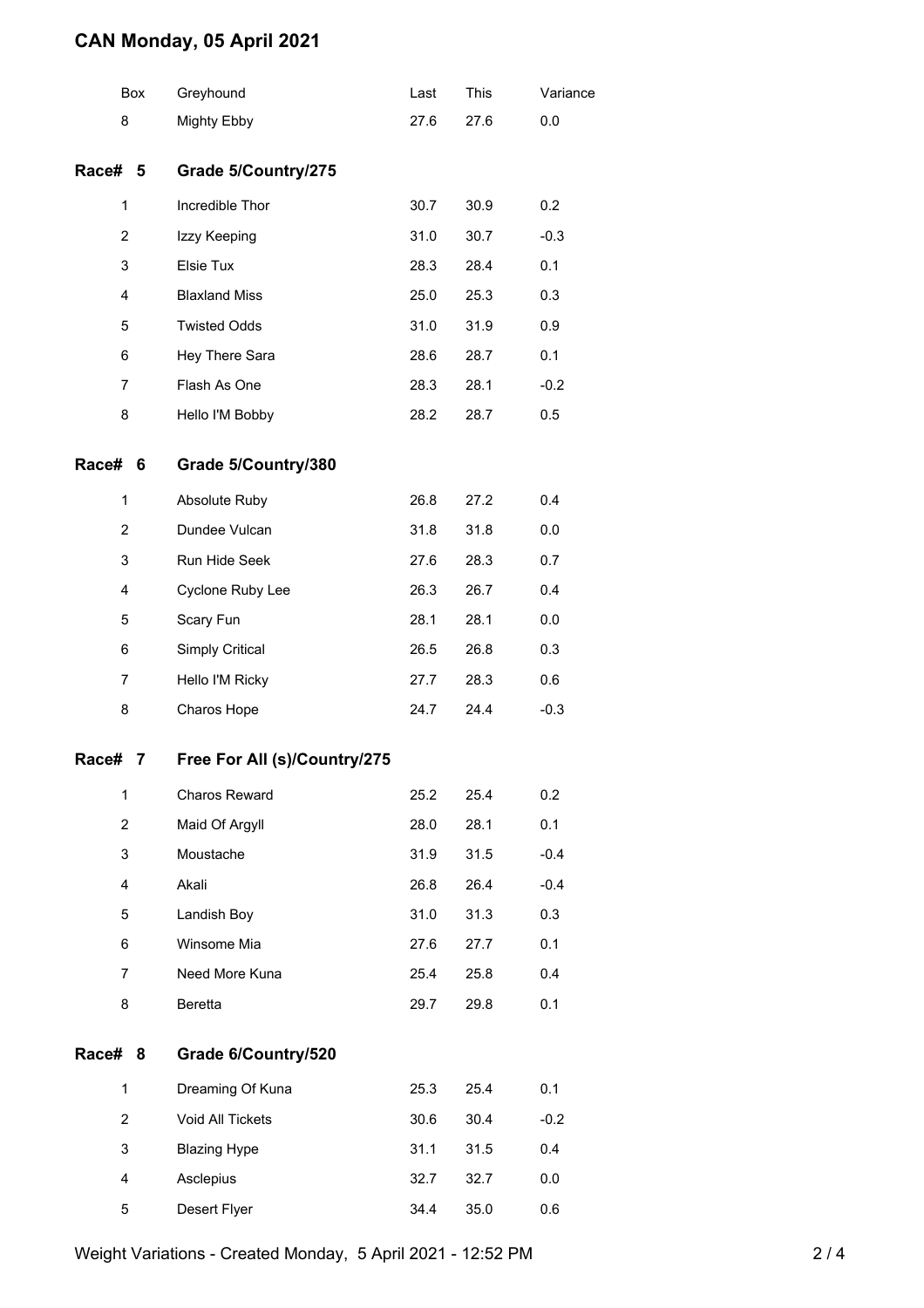### **CAN Monday, 05 April 2021**

|                | Box            | Greyhound                          | Last | This | Variance |  |  |
|----------------|----------------|------------------------------------|------|------|----------|--|--|
|                | 6              | Incredible Envy                    | 26.5 | 26.1 | $-0.4$   |  |  |
|                | 7              | Kabarangi                          | 25.2 | 25.3 | 0.1      |  |  |
|                | 10/8           | Keeps The Law                      | 30.0 | 29.9 | $-0.1$   |  |  |
| Race# 9        |                | Mixed 4/5/6 (mid Dist)/Country/600 |      |      |          |  |  |
|                | 1              | Daisy Devine                       | 27.5 | 27.5 | 0.0      |  |  |
|                | 4              | Stacks Of Kuna                     | 28.9 | 29.1 | 0.2      |  |  |
|                | 5              | Oliver Johnny                      | 32.3 | 32.5 | 0.2      |  |  |
|                | $\overline{7}$ | Lee Ali                            | 26.7 | 27.0 | 0.3      |  |  |
|                | 8              | Hi Sky                             | 24.7 | 25.0 | 0.3      |  |  |
| <b>Race#10</b> |                | Grade 6/Country/380                |      |      |          |  |  |
|                | 1              | Chief Of Staff                     | 32.3 | 32.2 | $-0.1$   |  |  |
|                | $\overline{2}$ | Absolute Jaffa                     | 30.2 | 30.3 | 0.1      |  |  |
|                | 3              | He's Decision                      | 31.1 | 31.0 | $-0.1$   |  |  |
|                | 4              | Gabby Gabby                        | 25.0 | 25.2 | 0.2      |  |  |
|                | 5              | Sugar Kaine                        | 29.8 | 29.4 | $-0.4$   |  |  |
|                | 6              | Isolated                           | 26.3 | 26.7 | 0.4      |  |  |
|                | 7              | Where's The Girl                   | 24.8 | 25.5 | 0.7      |  |  |
|                | 8              | Scar Hook                          | 26.0 | 25.6 | $-0.4$   |  |  |
| <b>Race#11</b> |                | Mixed 4/5/Country/520              |      |      |          |  |  |
|                | 1              | Herman Munster                     | 32.1 | 32.0 | $-0.1$   |  |  |
|                | 2              | Volute                             | 29.4 | 29.4 | 0.0      |  |  |
|                | 3              | Smooth Operator                    | 31.4 | 31.4 | 0.0      |  |  |
|                | 4              | West On Brae                       | 32.0 | 32.7 | 0.7      |  |  |
|                | 5              | King Ranji                         | 32.8 | 32.9 | 0.1      |  |  |
|                | 6              | Heaps Of Kuna                      | 30.5 | 30.8 | 0.3      |  |  |
|                | $\overline{7}$ | Rippin' Willy                      | 30.2 | 30.5 | 0.3      |  |  |
|                | 8              | Molfetta Dawn                      | 26.7 | 26.4 | $-0.3$   |  |  |
| <b>Race#12</b> |                | Mixed 4/5/Country/275              |      |      |          |  |  |
|                | $\mathbf{1}$   | Incredible Ninja                   | 32.4 | 32.0 | $-0.4$   |  |  |
|                | 2              | Straw Bear                         | 31.0 | 31.0 | 0.0      |  |  |
|                | 3              | Diamond George                     | 31.7 | 31.6 | $-0.1$   |  |  |
|                | 4              | Sailing Shoes                      | 30.0 | 30.5 | 0.5      |  |  |
|                | 5              | Mandy Crush                        | 26.5 | 26.4 | $-0.1$   |  |  |
|                | 6              | <b>Mystery Guess</b>               | 29.2 | 30.2 | 1.0      |  |  |